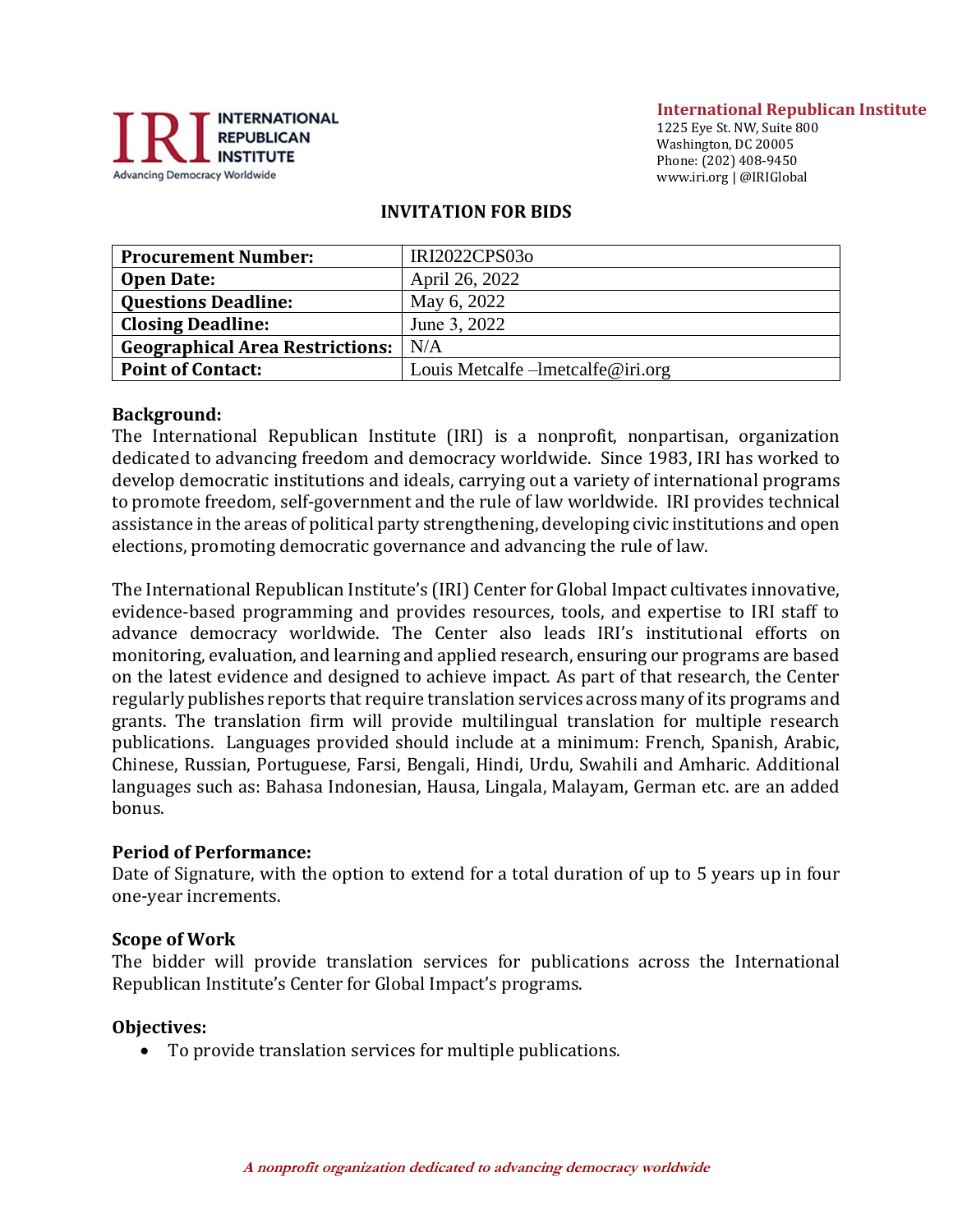# **Deliverables:**

- Translation of publications and technical documents from English into various target languages (depending on program need) using the appropriate technical language and professional vernacular where applicable.
- Translation of publications and technical documents from one target language into another target language (depending on program need), including by consulting with Center programs to determine the format required for each publication using the appropriate technical language and professional vernacular where applicable.
- Translation of resources and materials from target languages into English (depending on program need).

# **Technical Bid:**

Interested bidders must present the technical bids outlining the following information:

- Please use Times New Roman, 12-point font. Proposals should be no longer than five (5) pages, with 1.0 line spacing.
- MLA style guidelines, with a few exceptions, details to be provided by IRI's External Affairs team.
- The proposal must include background on the organization's or individual prior experience as it relates to the requested scope of work.
- CVs of key personnel
- Copy of legal registration for Organization and ID for individual.
- Two samples of similar work done
- Proposals should include the following components:
	- o Overview
	- o Objectives
	- o Methodology
	- o Proposed Price per word

If the Bidder is a U.S. organization/resident, or a foreign organization/resident which has income effectively connected with the conduct of activities in the U.S. or has an office or a place of business or a fiscal paying agent in the U.S., the technical bids must contain Bidder's Taxpayer Identification Number.

Price information should be presented as a firm-fixed Unit Price for each of the deliverables identified below and in the format of the table below. Pricing must be valid for at least 60 (sixty) calendar days after the due date for proposal submission. The proposed Unit Price should be fixed and inclusive of all costs to perform, including inspection services, transportation, taxes, import duties (if any), and other levies. If there are any additional fees not reflected in the table below, such pricing must be fully described in the bid. Bids must be submitted in USD; payments under any resulting contract will be made in this currency.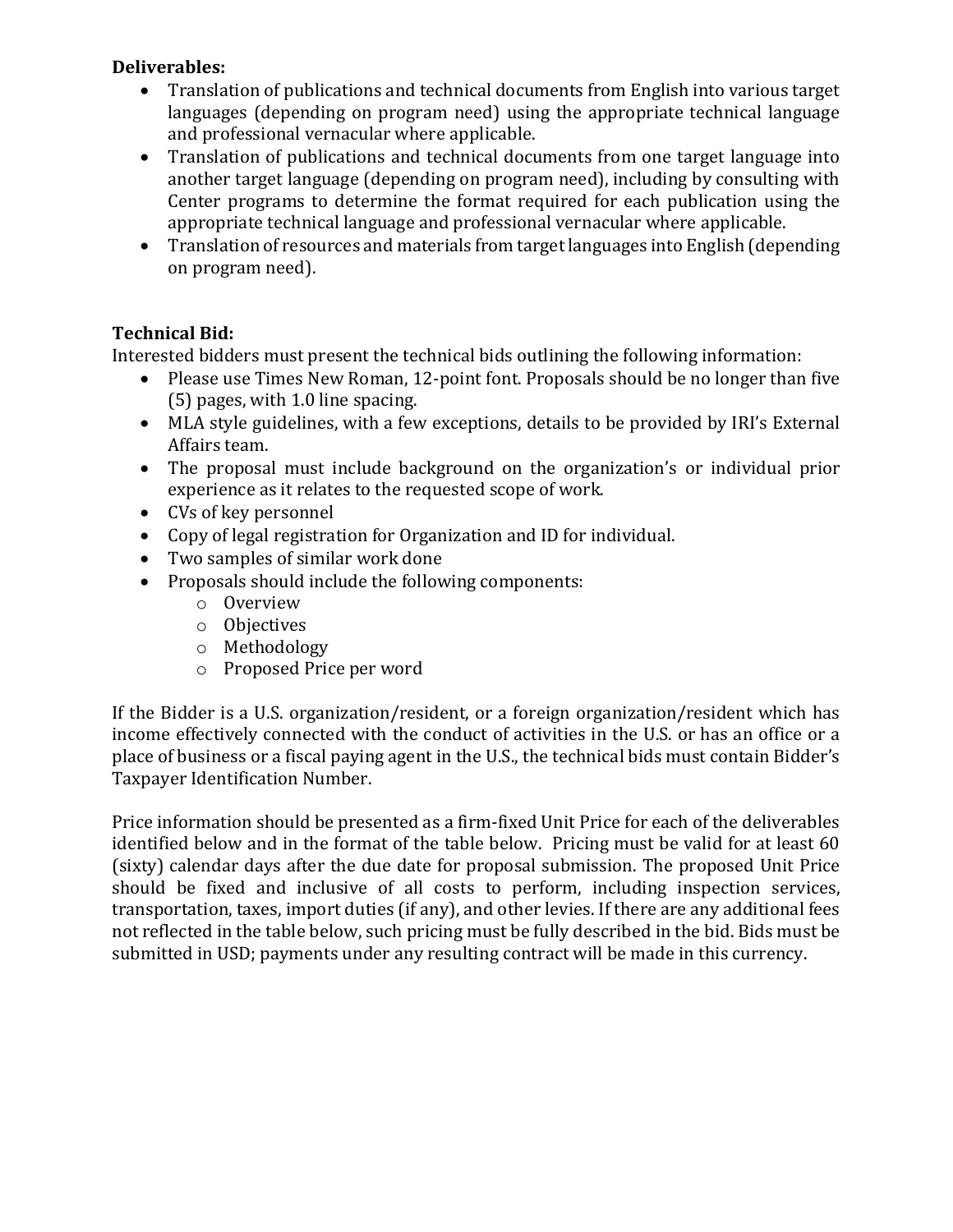| Service/Deliverables                                                                                                         | Unit Cost<br>(Per Word) | <b>Unit Cost</b><br>Per Page<br>(500 words) |
|------------------------------------------------------------------------------------------------------------------------------|-------------------------|---------------------------------------------|
| Translation of publications and technical<br>$\bullet$<br>documents from English into various<br>target languages            |                         |                                             |
| Translation of publications and technical<br>$\bullet$<br>documents from one target language into<br>another target language |                         |                                             |
| Translation of resources and materials<br>$\bullet$<br>from target languages into English                                    |                         |                                             |
|                                                                                                                              |                         |                                             |
| Note: Additional lines can be added in for<br>various pricing options                                                        |                         |                                             |

# **IFB Terms and Conditions:**

- 1. Prospective Bidders are requested to review clauses incorporated by reference in the section "Notice Listing Contract Clauses Incorporated by Reference". By submitting a bid, bidder agrees to comply with all terms, conditions, and provisions included in the solicitation and agreement to the services identified above, and will specifically identify any disagreement with or exceptions to the terms, conditions, and provisions.
- 2. IRI may reject any or all bids if such is within IRI's interest.
- 3. The Bidder's initial bid should contain the Bidder's best offer.
- 4. IRI reserves the right to make multiple awards or partial awards if, after considering administrative burden, it is in IRI's best interest to do so.
- 5. Discussions with Bidders following the receipt of a bid do not constitute a rejection or counteroffer by IRI.
- 6. IRI will hold all submissions as confidential and shall not be disclosed to third parties. IRI reserves the right to share bids internally, across divisions, for the purposes of evaluating the bids.
- 7. If IRI continues to require the goods and services and the price remains reasonable and within market norms, resulting contract may be renewed each year for up to 5 years with 30 days' notice to the Contractor. Bidder must establish any price increase for each renewal year in the initial bid.
- 8. Bidders confirm that the prices in the bid/proposal/application/quote have been arrived at independently, without any consultation, communication, or agreement with any other bidder or competitor for the purpose of restricting competition.
- 9. By applying to this IFB, applicant is certifying that if it is awarded a contract, none of funds payable under the resulting contract will be used to (1) procure or obtain, extend or renew a contract to procure or obtain; (2) enter into a contract (or extend or renew a contract) to procure; or (3) obtain the equipment, services, or systems that uses covered telecommunications equipment or services as a substantial or essential component of any system, or as critical technology as part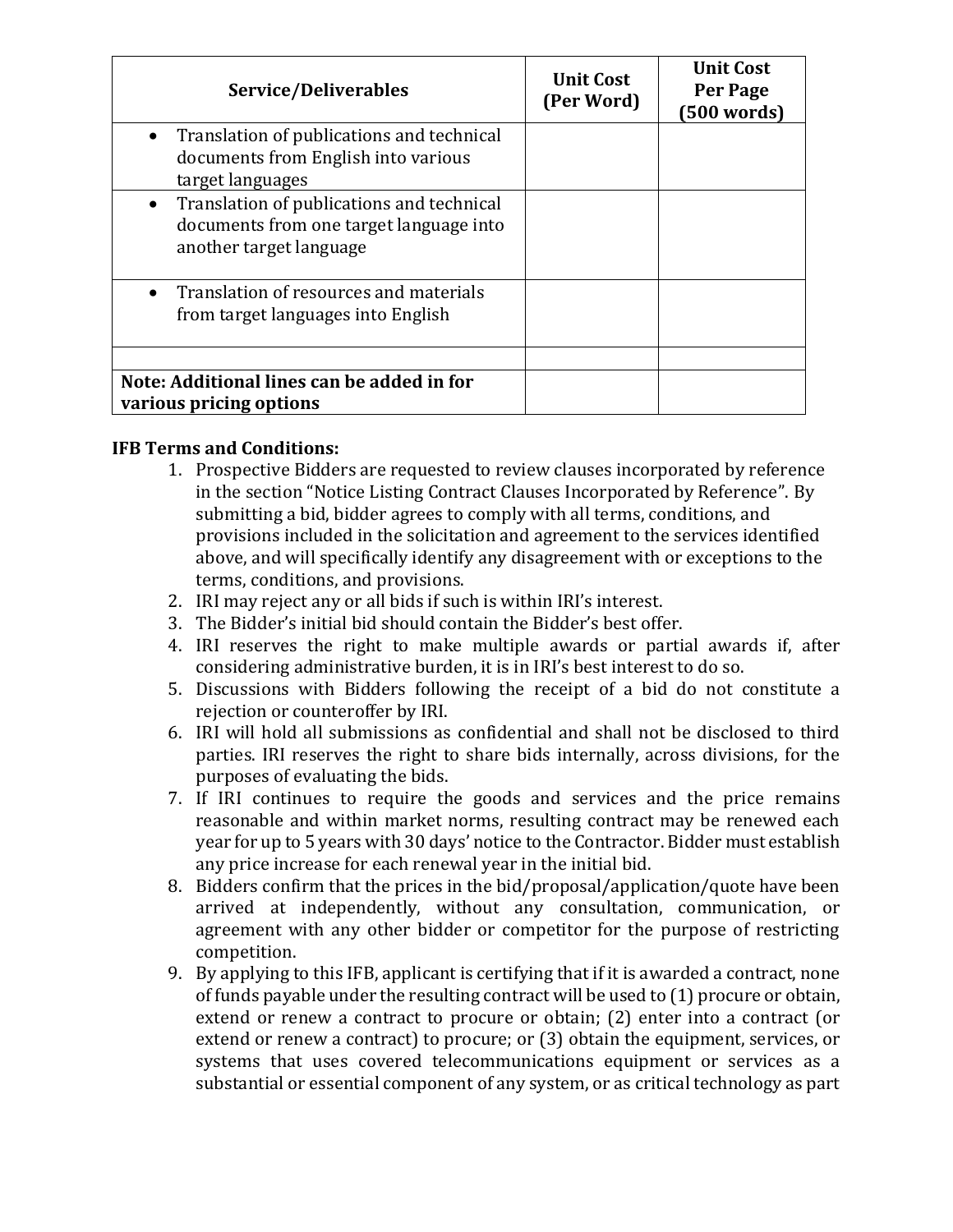of any system in compliance with the National Defense Authorization Act. Covered telecommunications equipment and services mean any of the following:

- i. Telecommunications equipment produced by Huawei Technologies Company or ZTE Corporation (or any subsidiary or affiliate of such entities).
- ii. For the purpose of public safety, security of government facilities, physical security surveillance of critical infrastructure, and other national security purposes, video surveillance and telecommunications equipment produced by Hytera Communications Corporation, Hangzhou Hikvision Digital Technology Company, or Dahua Technology Company (or any subsidiary or affiliate of such entities).
- iii. Telecommunications or video surveillance services provided by such entities or using such equipment.
- iv. Telecommunications or video surveillance equipment or services produced or provided by an entity that the Secretary of Defense, in consultation with the Director of the National Intelligence or the Director of the Federal Bureau of Investigation, reasonably believes to be an entity owned or controlled by, or otherwise connected to, the government of a covered foreign country. [\(2 CFR 200.216\)](https://www.ecfr.gov/cgi-bin/text-idx?SID=be339d70a8db644c507eb86e8d0a20f4&mc=true&node=se2.1.200_1216&rgn=div8).
- 10. Bidders agree to disclose as part of the bid submission:
	- a. Any close, familial, or financial relationships with IRI staff and agents. For example, the bidder must disclose if a bidder's mother conducts volunteer trainings for IRI.
	- b. Any family or financial relationship with other bidders submitting bids. For example, if the bidder's father owns a company that is submitting another bid, the bidder must state this.
	- c. Any other action that might be interpreted as potential conflict of interest.

## **Evaluation and Award Process:**

- 1. IRI may contact any Bidder for clarification or additional information, but Bidders are advised that IRI intends to evaluate the offers based on the written bids and reserves the right to make decisions based solely on the information provided with the initial bids. IRI may but is not obligated to conduct additional negotiations with the most highly rated Bidders prior to award of a contract, and may at its sole discretion elect to issue contracts to one or more Bidders.
- 2. Mathematical errors will be corrected in the following manner: If a discrepancy exists between the total price proposed and the total price resulting from multiplying the unit price by the corresponding amounts, then the unit price will prevail and the total price will be corrected. If there were a discrepancy between the numbers written out in words and the amounts in numbers, then the amount expressed in words will prevail. If the Bidder does not accept the correction, the offer will be rejected.
- 3. IRI may determine that a bid is unacceptable if the prices proposed are materially unbalanced between line items or sub-line items. Unbalanced pricing exists when, despite an acceptable total evaluated price, the price of one or more contract line items is significantly overstated or understated as indicated by the application of cost or price analysis techniques. A bid may be rejected if IRI determines that the lack of balance poses an unacceptable risk.
- 4. IRI will conduct a source selection based as follows: